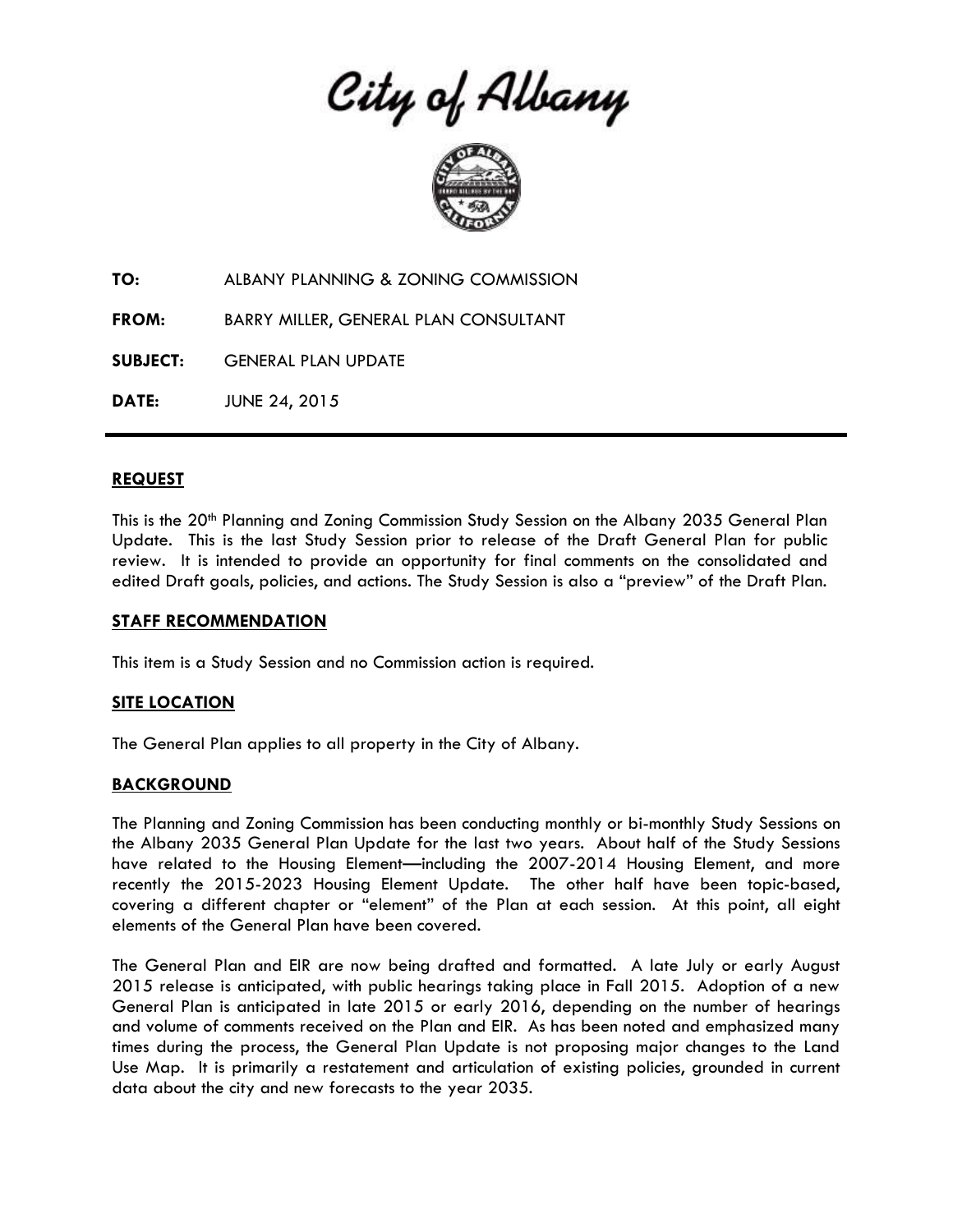# **CONTENTS OF AGENDA PACKET**

The Agenda packet for this meeting includes two large .pdf documents, described below.

# **Consolidated Goals, Policies, and Actions: "Tracked Change Version"**

The first document is a composite of the goals, policies, and actions in all elements of the General Plan. Housing is not included, since it has already been reviewed and adopted. The elements are:

- Land Use
- **•** Transportation
- Parks, Recreation, and Open Space
- Conservation and Sustainability
- Environmental Hazards
- Community Services and Facilities
- Waterfront

The "original" version of each set of goals, policies, and actions was circulated to the Planning Commission as attachments to staff reports throughout 2014 and early 2015. The "tracked" changes show how each set of the first draft goals, policies, and actions has been edited in response to feedback from the Planning Commission, City staff, the public, and other Commissions reviewing the document.

This document is being provided for background reference only. It provides a tool for quickly determining where the previously circulated documents have been edited. As such, it may expedite review.

## **Consolidated Goals, Policies, and Actions: "Clean Version"**

The second document is the same document as the first, but with the changes accepted. It is recommended that the Commission focus its review on this document, as it is easier to read and follow. Section dividers have been inserted at the beginning of each element for ease of reference.

It is important to note that the goals, policies, and actions do not represent the entire General Plan. Each of the elements also includes narrative text on the topic area, which provides the context for the policies. The narrative text discusses existing conditions, provides quantitative and qualitative data, identifies key issues, and provides projections for the future. The narrative section also includes maps, photos, charts, and other graphic elements. In addition, the seven elements of the Plan are preceded by an "Introduction" chapter and a "Framework" chapter. The "Framework" Chapter provides information on Albany's history, demographics, and forecasts, as well as guiding principles for the rest of the General Plan.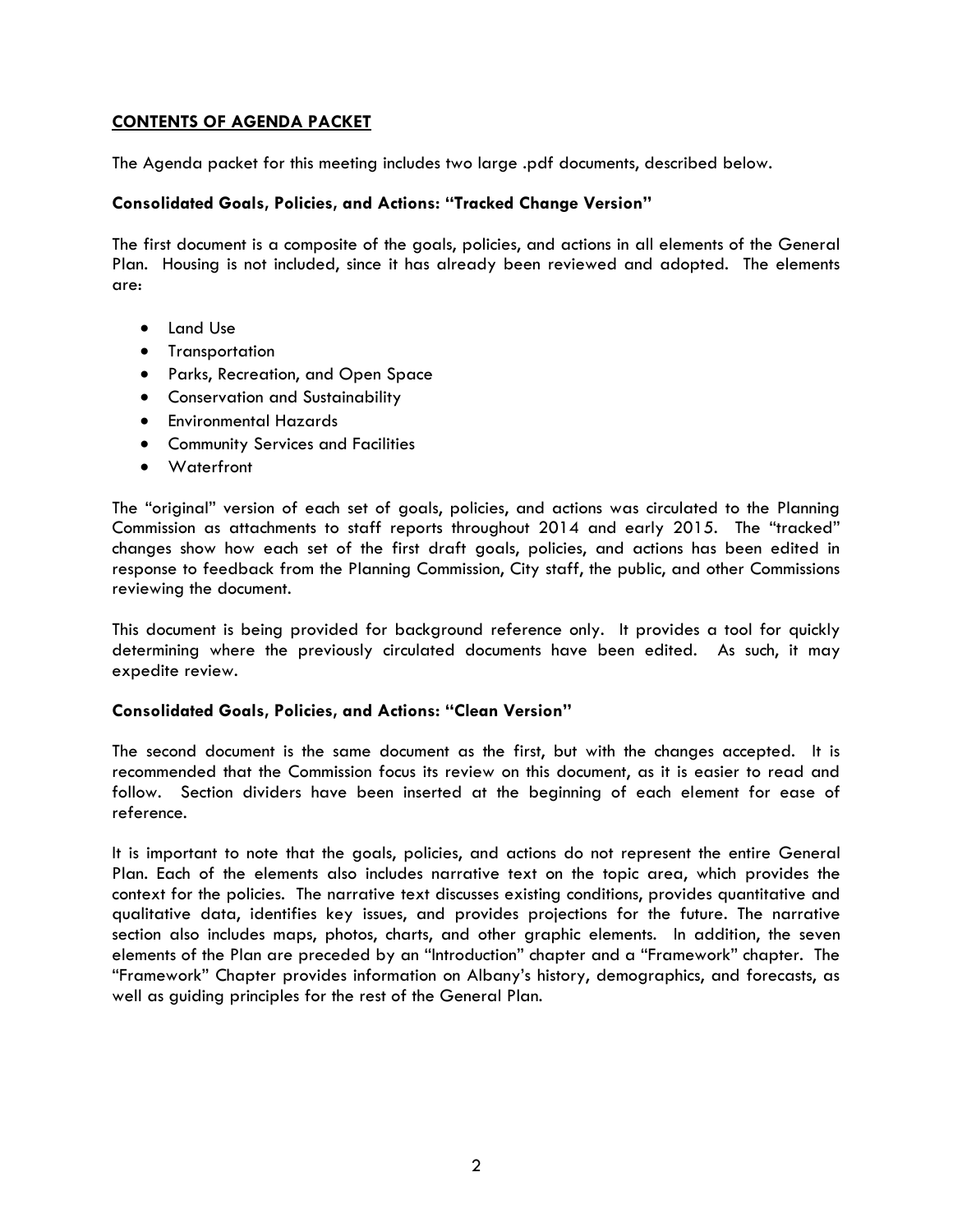### **HIGHLIGHTED CHANGES**

The text below highlights the prior review process for each chapter and the changes made in response to public feedback. Written summaries of all Commission meetings, including the specific comments received from Planning and Zoning Commissioners, are available on the Project website at [www.albany2035.org.](http://www.albany2035.org/)

### **Land Use Element**

The Land Use policies were presented to the Planning and Zoning Commission on April 23, 2014. The Commission provided feedback, and public comment was received. Two prior study sessions had been held on land use, including one on the Draft Land Use Map and Categories, and another on the population and employment forecasts. Changes to this chapter relative to the version reviewed last year are relatively minor.

### **Transportation Element**

The Transportation policies were reviewed by the Traffic and Safety Commission on May 22, 2014 and then by the Planning and Zoning Commission on May 28, 2014. Revisions were made in response to both reviews. The Traffic and Safety Commission subsequently requested revisions to the Actions to reflect proposed traffic calming strategies on the streets south of El Cerrito Plaza; these have been incorporated. Revisions have also been made to incorporate staff comments.

# **Parks, Recreation, and Open Space Element**

These policies were reviewed by the Parks and Recreation Commission on June 12, 2014, and then by the Planning and Zoning Commission on June 25, 2014. Revisions were made in response to both reviews. The revisions also incorporate comments from staff and the public.

#### **Conservation and Sustainability Element**

Policies in this element were reviewed by the Sustainability Committee on July 16, 2014 and then by the Planning and Zoning Commission on July 23, 2014. The Sustainability Committee requested extensive revisions, and a reorganization of the goals to make the document more forward-thinking. The Committee subsequently requested that a new greenhouse gas reduction target for 2035 be included in the Plan. This target is included under the revised Goal 3.

## **Environmental Hazards Element**

The Planning and Zoning Commission reviewed Environmental Hazards policies on November 10, 2014. Comments were relatively minor and have been incorporated to produce a revised version of this document.

#### **Community Services and Facilities Element**

The Planning and Zoning Commission reviewed Community Services and Facilities policies on December 12, 2014. The policies also were reviewed by the School District staff, Alameda